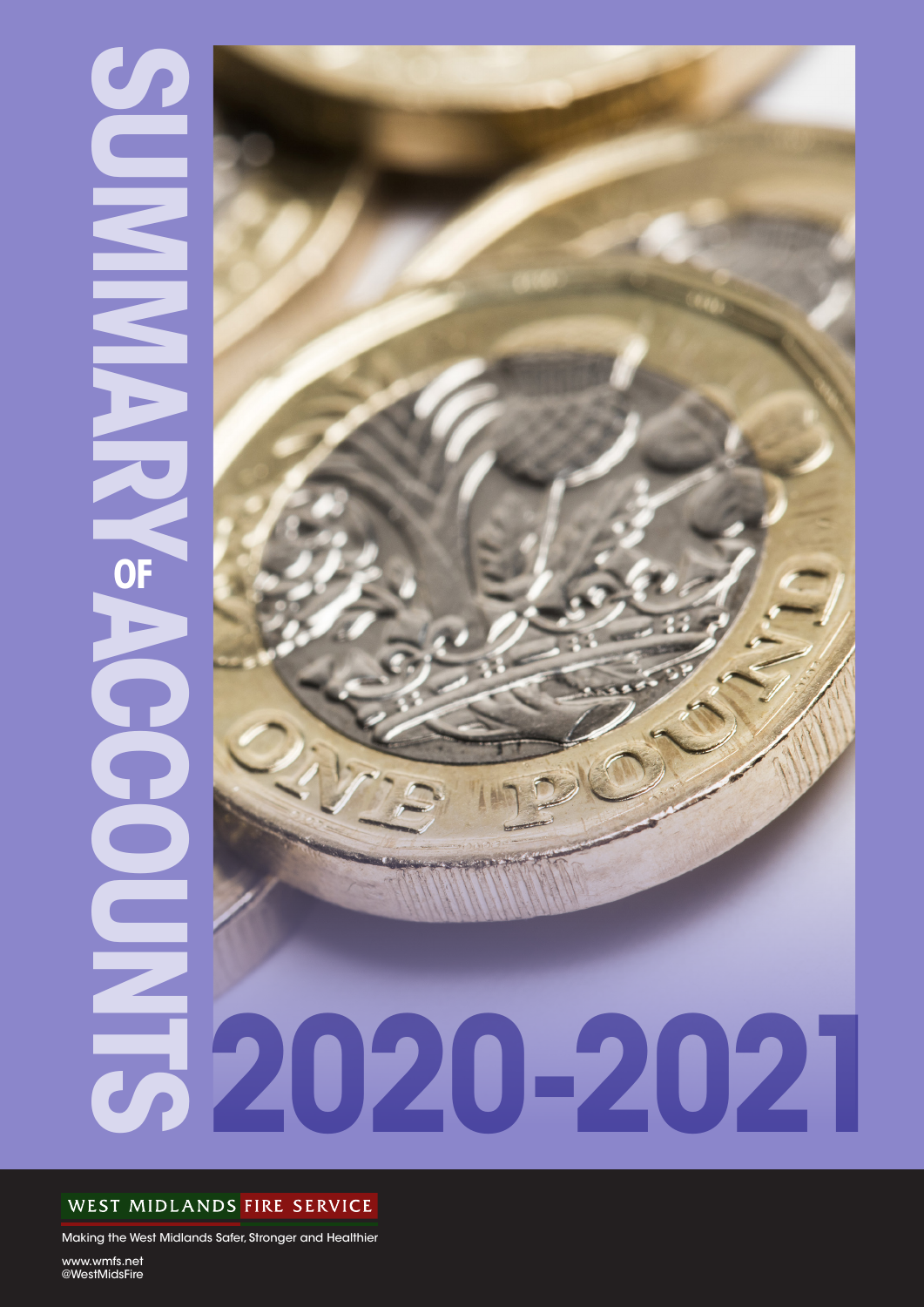# **1 INTRODUCTION**



**The majority of the net cost of Fire Service expenditure relates to the cost of services (£118.277m).**

**The total Provision of Services in 2020/21 shows a deficit of £55.211m. Within this deficit is the expenditure of the Authority which for 2020/21 was £170.715m. The type of costs can be broken down as shown opposite:**

This document is a summary of the Authority's Statement of Accounts for 2020/21.

The Authority is responsible for the stewardship of public money and the production of summary accounts allows it to enhance its accountability to the residents of the West Midlands.

The Authority's 2020/21 Statement of Accounts is prepared in accordance with CIPFA/LASAAC Code of Practice on Local Authority Accounting in the United Kingdom, under International Financial Reporting Standards.

These summary accounts have no legal standing and are not subject to external audit.

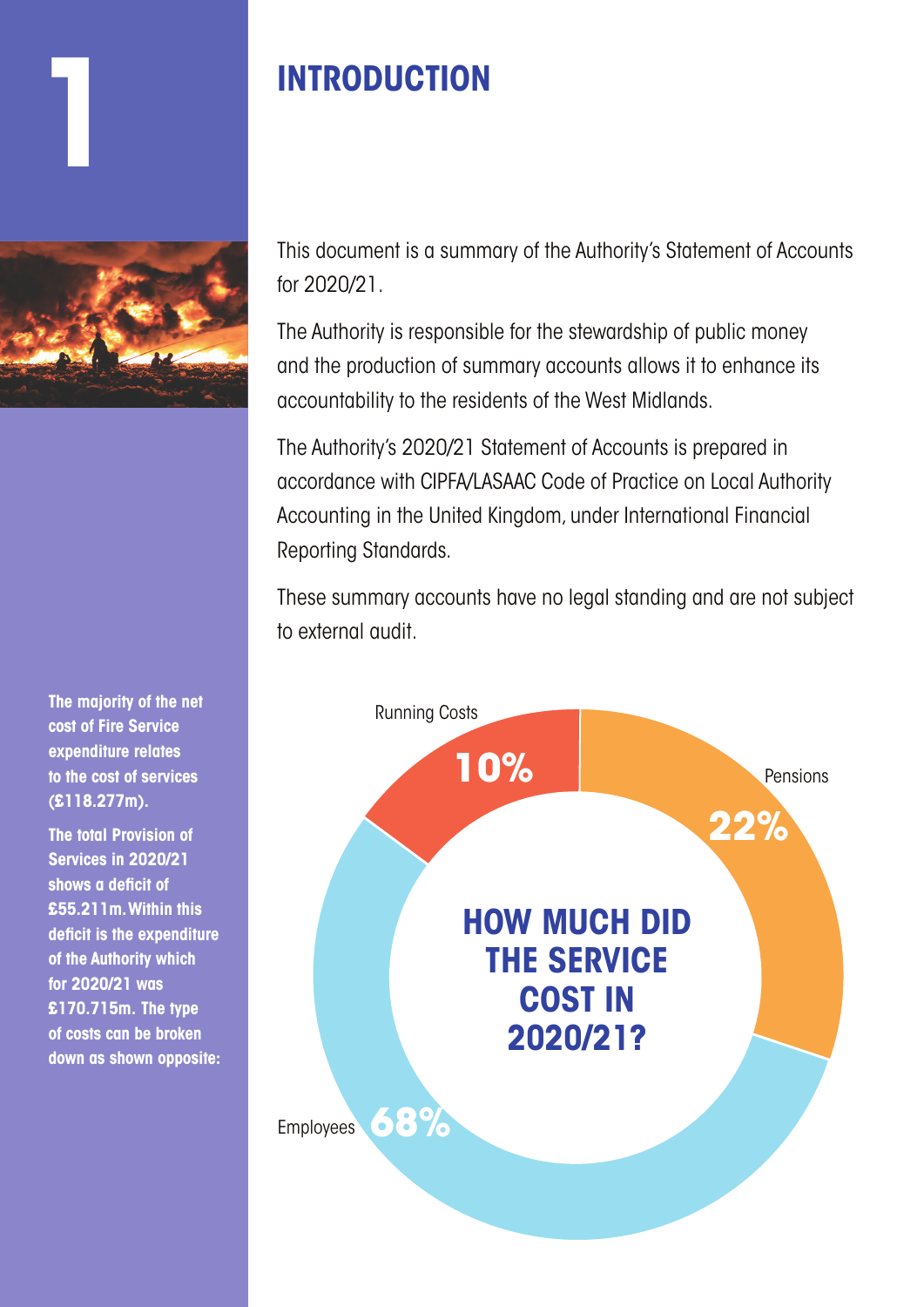

# **BALANCES AND RESERVES**

The Fire Authority must consider the level of general balances it wishes to maintain before it can decide the level of Council Tax to charge in any year.

In order to set a balanced budget in 2020/21 the Authority assumed no movement in general balances. The actual level of general balances increased in the year by £0.015m, leaving £5.838m general balances at the end of the financial year. The Authority holds general balances as funding to meet any unforeseen events which it may need to respond to. Interest is earned on any unused balances.

In addition, as part of the closedown of accounts process, consideration needs to be given to the level of earmarked reserves required. These are amounts set aside to meet specific anticipated future demands. The level of earmarked reserves increased by £6.780m, this brought the total level of these reserves to £36.917m. Interest is earned on any balances until expenditure is committed against the demands identified.